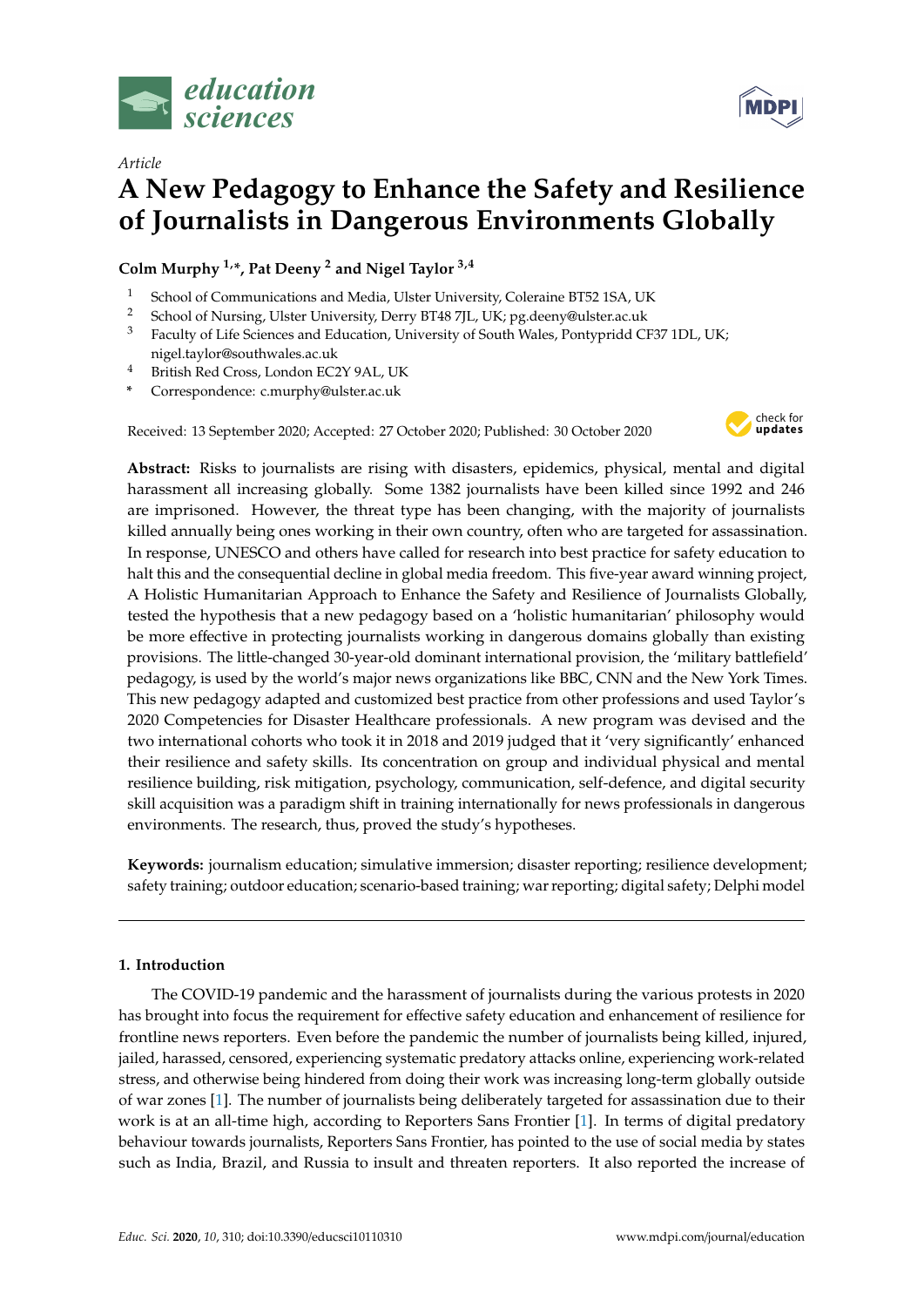spyware being used by governments to infiltrate journalist's communications devices and in countries like China, Egypt, Iran, Venezuela, the blocking of their websites and messages [\[2\]](#page-13-1).

As a consequence, freedom of the media globally, as measured by the World Press Freedom Index, is lower now than it was in 2012 [\[3\]](#page-13-2). Three studies by influential organizations like UNESCO, Dart Centre for Journalism and Trauma New York, and the Association for Education in Journalism and Mass Communication (AEMJE) [\[4](#page-13-3)[–6\]](#page-13-4) have identified a significant gap in safety and resilience education. UNESCO [\[4\]](#page-13-3) called in 2015 for research on effective safety training for journalists. Since this call, there have been over 70 academic papers in the safety arena, but most are in the theoretical field. So there remained a significant gap in the literature relating to effective pedagogies for practical training in safety for journalists.

Only a minority of journalists globally require highly specialist safety training and fewer still can access it. But it can save their life or prevent them from being injured. However, to the minority of journalists internationally who did receive it, often the training was 'military battlefield style' and only partly addressed their real and evolving threats. International news organizations like Reuters, BBC, CNN, AP, and others require their staff going into hostile environments to take these courses, and it is also usually a requirement of their insurers. However, the majority of journalists killed, for example over 90% in 2015 and 2016, have been local journalists working for smaller news organizations in their own countries, rather than foreign correspondents getting caught in crossfire [\[1\]](#page-13-0). These now outnumber those killed in war zones. There has been little academic research published on how news organizations internally protect their journalists, particularly the smaller, less-resourced ones, where more deaths and injuries tend to arise. That, and safety leadership within newsrooms, while outside the scope of this study, are critical too in protecting journalists. This study is more limited in its scope.

The research question was thus, could a new pedagogy based on a holistic and humanitarian philosophy be developed and tested that would be more effective in protecting journalists in dangerous environments globally? These would be generally non-war zones. So, the hypothesis tested in this five-year original study was whether a new 'holistic humanitarian' philosophy and pedagogy could be developed and be effective. The new pedagogy was based on adapting pedagogies that had proved successful in other professions working in similarly dangerous environments. These were then customized to the needs of journalists. The 'holistic humanitarian' pedagogy is original, as this approach has not been used before to make journalist training more effective. Instead, commercial companies generally run by ex-military personnel have adapted military training and sold it to news organizations internationally over the past 30 years to comply with the news organization's safety duty of care. There has been little academic research as to its appropriateness or effectiveness.

The new pedagogy had to be effective in significantly enhancing the resilience and safety skills of journalists working partly or constantly in dangerous environments. It should also be applicable to those who work with them, often know as local 'fixers', translators, and others, who are often at even greater risk as locals than a fly-in and out foreign correspondent. The definition used for resilience for this research was the ability to "thrive in the face of adversity", defined by Connor and Davidson in 2003 [\[7\]](#page-13-5).

In terms of the goal for the project, this new pedagogy had to be applicable internationally and be language, gender and culturally neutral; affordable; and customizable to relevant local threats. This is because the countries with the worst death and injury record over the past decade have very limited resources to invest in journalists' safety training. The issue has become more pertinent since the end of the Cold War, when journalists' previous status of 'neutral' observers has largely disappeared. They are increasingly deliberately targeted [\[8\]](#page-13-6) at a level not seen before according to Reporters Sans Frontier, the international journalism group [\[9\]](#page-13-7). This is often by local crime gangs or sometimes the state or those close to it.

The rationale in doing the research was that the university, although in a post-conflict country, Northern Ireland, still had to prepare journalism students for threats from paramilitary groups in operation, outbreaks of riots, and dangerous crime/drug gangs often that emerged from the paramilitary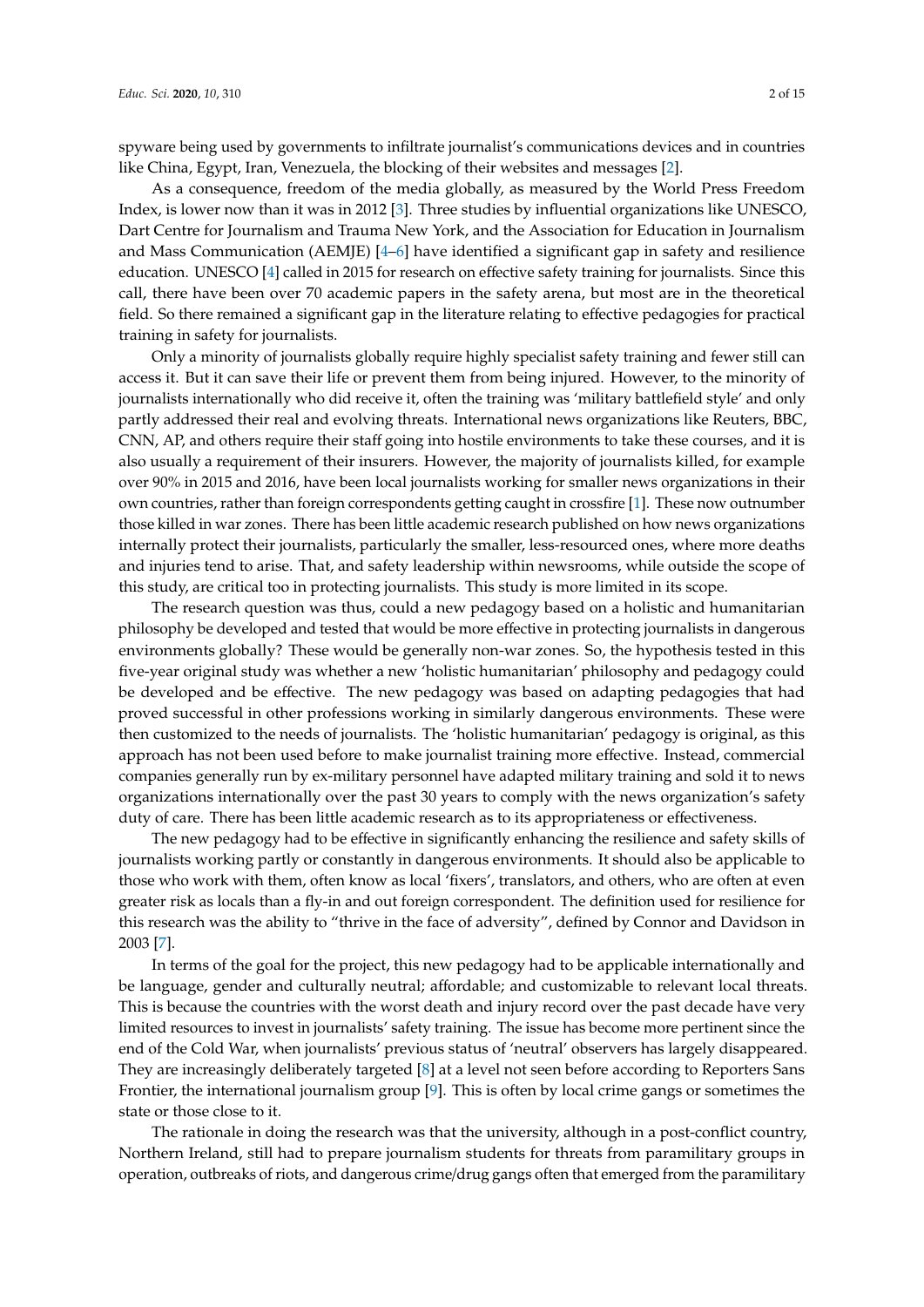groupings. It was clear from our research partnerships that these threats were also facing journalists in other countries, such as Malawi, Russia, China, and Turkey, but there was inadequate accessible and relevant training to assist these journalists. The university had built-up significant expertise in the area in disaster healthcare and conflict studies, and also had relationships with world-class security and health and safety experts.

The main conclusion at the completion of this research was that the new pedagogy was highly effective for students from multiple countries, cultures, backgrounds, and both genders. It was tested by students undertaking difficult assignments internationally shortly after they completed it, as well as professional journalists working constantly in very dangerous environments. These findings are discussed in Sections [3](#page-9-0) and [4](#page-9-1) following. The results showed the new pedadogy significantly increased their resilience and safety skills. The pedagogy developed won the national UK journalism industry innovation award for 2019, from the National Council for the Training of Journalists.

#### *1.1. Literature Review*

In this part of the introduction, we firstly review the literature relating to the global challenges in journalism education. In terms of journalism education globally, the seismic shifts in the profession, with changing business models, audiences and shrinking newsrooms, is causing a similar predicament for educators [\[10–](#page-13-8)[12\]](#page-13-9). Across the world, journalism education is becoming more professionalized and has shifted into colleges and universities [\[12\]](#page-13-9) from on the job training. However, while the Western pedagogy dominates, there is no universal curriculum and each particular country has its own models [\[13\]](#page-13-10). Studies of three major global journalism education centres—America, Europe, and Australia—indicate that they are all struggling to meet the strategic challenge of how to adapt to the disruptive changes the news industry faces. For example, one study found that the journalism and communication degrees at the eight highest ranked European universities in the QS World University Rankings were not ready to adapt to the recent structural changes in the profession [\[14\]](#page-13-11). While even in America, where journalism courses tend to be more practical, they too were struggling to keep their curriculum up to date with the rapidly changing profession [\[11\]](#page-13-12). It was a similar pattern in Australia [\[10\]](#page-13-8). With the dichotomy of the numbers studying journalism rising in places like America and traditional newsrooms shrinking, it is putting pressure on journalism educators to provide experiential learning for their students via work-integrated learning and other models [\[10\]](#page-13-8). Students are finding diverging careers outside traditional news rooms in broadcasting, strategic communications, public relations, social media, and other areas [\[15\]](#page-13-13). Only 11% of American journalism undergraduates followed the traditional news-editorial path in 2013, with the remaining 89% finding employment in other types of journalism and strategic communication fields [\[15\]](#page-13-13).

In terms of developing new pedagogies for journalism education, Mensign argued that "educators need to be increasingly sophisticated when designing modules due to changes in how students respond to different teaching methods". Coursework, she argued, should have opportunities for critical self-reflection and independent learning. Mensing said: "Creating flexible course units on focused topics will create a more responsive and adaptable curriculum" [\[11\]](#page-13-12). New socio-technical phenomena, such as big data, artificial intelligence, social media and digital audience analytics, are beginning to make a significant impact to the profession [\[12\]](#page-13-9). Frost [\[16\]](#page-14-0) said: "Journalism education also needs to take more seriously the need to not just train journalism students but to give them the tools to deal with a fast-moving world where things can change almost month by month." But rather than making a radical change, American journalism courses were adapting to this emerging reality "at the edges but lacking a strategic response to significant changes taking place in how societies and publics communicate" [\[11\]](#page-13-12).

Given the pace of news industry change, journalism schools internationally have had to specialize, innovate and create partnerships to ensure the currency of their offering [\[13\]](#page-13-10). There have been innovations in both different delivery methods and specialized types of training linked to growth areas in journalism. They have ranged from very structured partnerships with BBC, Reuters Institute,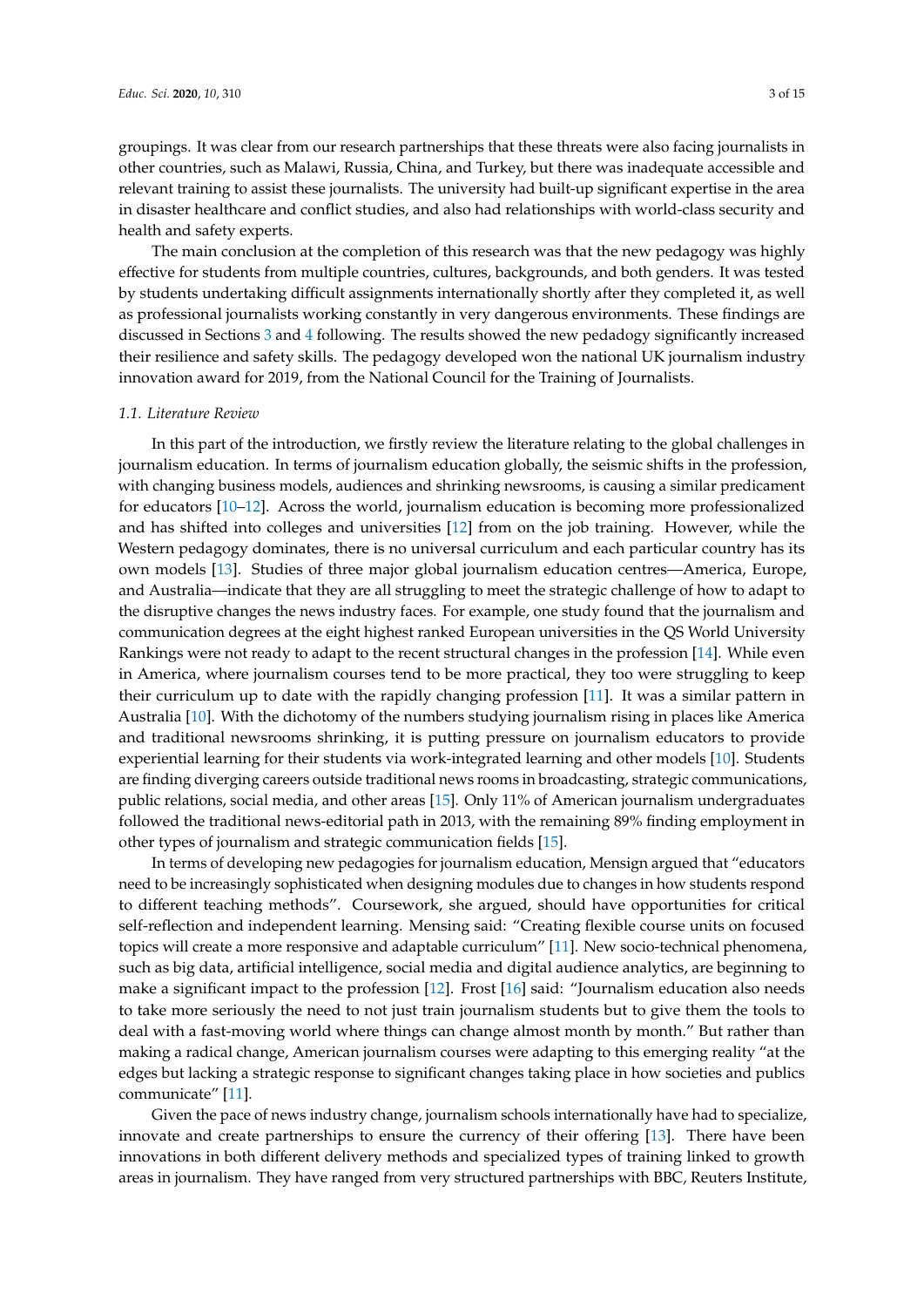Knight Foundation, Tow Centre, and others linking with journalism schools for innovations, to more standalone projects like using massive open online courses (MOOC)to teach mobile journalism [\[17\]](#page-14-1) in a European Commission funded project. Such partnerships are likely to be critical for the development and survival of journalism schools [\[11\]](#page-13-12).

#### *1.2. Hostile Environment Reporting Literature Review*

In this next section, the literature relating to journalism and reporting in hostile environments is briefly reviewed. Globally, the number of natural disasters, epidemics, terrorist attacks, and civil disturbances are rising [\[6\]](#page-13-4). Some 1382 journalists have been killed since 1992, 64 are missing, and 246 are imprisoned mainly in countries like Turkey, China, Russia, Bahrain, Saudi Arabia, Egypt, Somalia, and Eritrea [\[1\]](#page-13-0). So, the focus of specialist safety training, particularly for journalists living constantly in a dangerous or threatening environment is often not as relevant as their circumstances demand. Most often, it is not available at all or ad hoc. The Dart Centre study showed that participants who did manage to secure it were very often not renewing their training regularly enough to keep it effective [\[6\]](#page-13-4).

The difficulty is that the traditional pedagogy for safety training has evolved little since the first 'military battlefield-style' hostile environment training program was introduced in the United Kingdom in 1990 by AKE, a private company formed by former British special military forces personnel. However, the threats and the profession itself has changed significantly in the last 30 years due to technological, audience, and business model changes [\[6\]](#page-13-4). Since 1990, a number of commercial and non-profit organizations have developed to deliver these, generally, two to five day safety courses. There is no standard curriculum internationally. The desk research on the most popular 11 of these programs internationally found the majority followed a 'military battlefield' preparation model, largely aimed at the traditional foreign correspondent. Most of these courses involve preparation; mine, bomb, and weaponry awareness; gunfire familiarization; kidnap prevention; and battlefield first aid.

There were some notable exceptions that are non-commercial and follow a less military-battlefield style, like RISC, a charity that teaches freelance conflict journalists first aid, and some courses run by the ACOS Alliance internationally. The Dart Centre survey of 247 journalists globally who had undertaken at least one of these hostile environment training courses [\[6\]](#page-13-4) recommended seven changes to their curriculum and a more gender-balanced delivery. They found that most of the training was military battlefield-orientated, but that this did not always reflect the different regional risks to journalists. They recommended more emphasis on psychological resilience, self-care, trauma awareness and best practice in collegial support. They sought more awareness from the instructors on sexual violence, harassment and cultural issues. They recommended more training on digital security, a better gender mix of trainers and more input from those with a psychology background. As cost was a major barrier to both the initial uptake and refresher training, particularly for freelancers, they recommended trying to make refresher training and courses more affordable [\[6\]](#page-13-4). One of the areas of main concern for journalists undertaking these programs was the kidnapping scenarios, which some felt had psychological impacts that outweighed its benefits. In addition, the Dart researchers recognized that younger journalists may not have been appropriately represented in its survey sample. This is significant, as a new so-called '*SoJobackpacker*' model for foreign coverage, where people freelance for digital channels like Vice, is emerging [\[18\]](#page-14-2).

In journalism schools globally there is also little attention to safety training, even in countries where journalists are constantly under mortal threat like Mexico, Afghanistan, Somalia, the Philippines, Columbia, and Gaza Strip. Even in the most highly resourced counties, like America, only a quarter of the 106 Association for Education in Journalism and Mass Communication-accredited American journalism programs provided any safety training. The AEJMC report said it "left prospective journalists ill-prepared to cover domestic and international violence and disasters". The report's authors called for the development of effective curriculum and accompanying resources to address this potentially serious omission. Other experts, who advise on training in the military and medical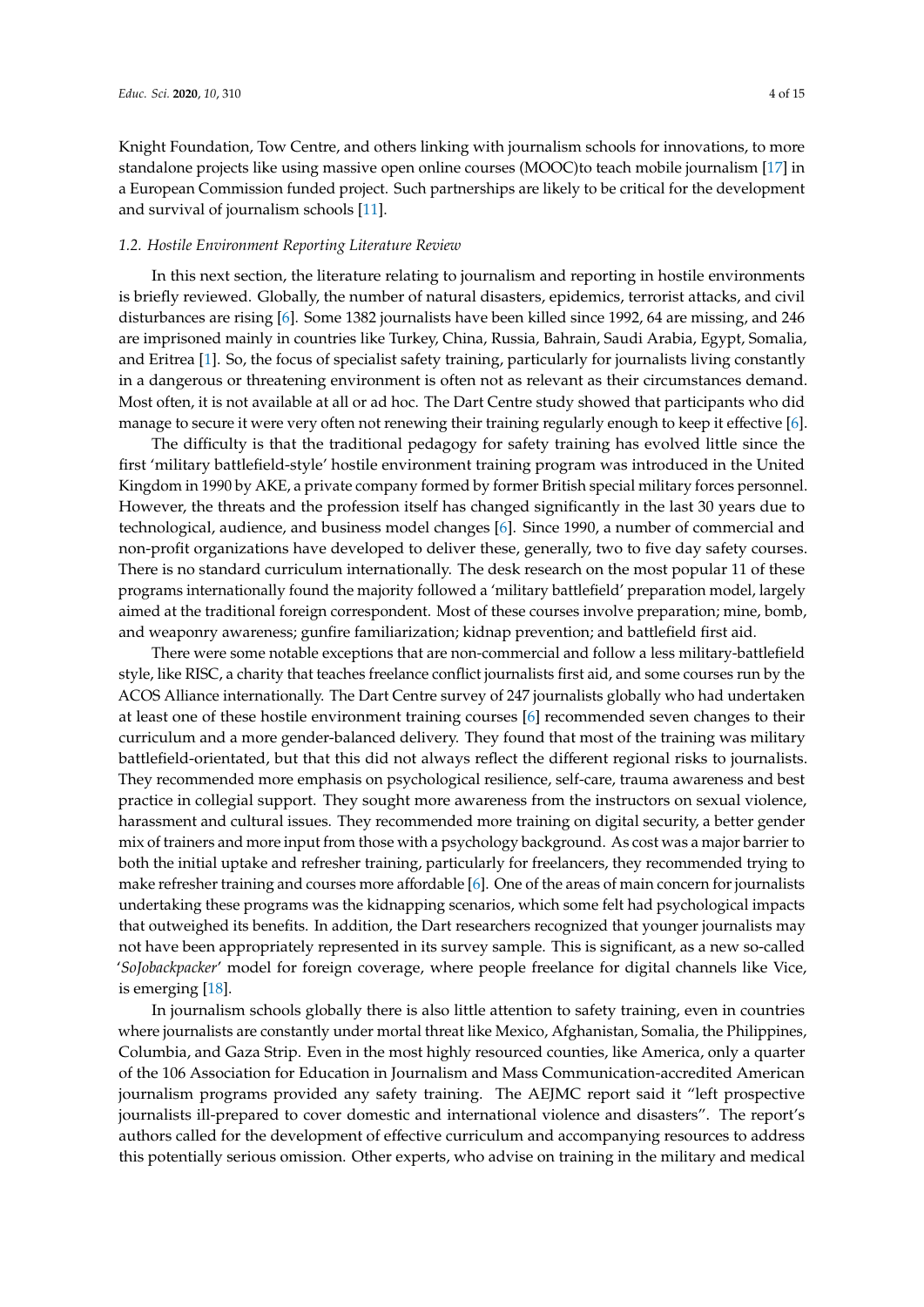profession to mitigate combat post-traumatic stress disorder, also called for significantly enhanced resilience and safety training research for news professionals [\[5\]](#page-13-14).

#### *1.3. Immersive Experiential Teaching*

In this final section of the literature review, we review the theoretical bases for the teaching methods chosen for the new training program. There is much evidence that scenario-based and immersive simulative training is effective for safety and resilience [\[19\]](#page-14-3). The idea of being "immersive" pertains to the creation of a simulated event that evokes sensory, emotional, behavioural, and conceptual engagement so that the learner has a felt experience that the event is real [\[20\]](#page-14-4). This level of realness, accuracy, and detail is also referred to as fidelity. Moreover it has been suggested that there are different types of fidelity, ranging from conceptual fidelity, where the scenario makes sense; physical fidelity, where the simulation duplicates the reality; and the emotional or psychological fidelity, where the learner feels it is real [\[21\]](#page-14-5).

The other element of the new pedagogy developed was outdoor immersion. A review of outdoor learning proposed eight themes relating to the learning outcomes and psychosocial benefits [\[22\]](#page-14-6). These included developing outdoor living skills, dealing with risk and challenge, gaining environmental knowledge and exploring nature and wild life, sustainability issues related to the natural environment, personal growth and leadership, self-awareness, building confidence, sense of community, building connections, having fun in nature and lasting impact. The therapeutic value of wilderness as a method to improve mental health is well documented [\[23\]](#page-14-7), as is the transformative nature of outdoor adventure education [\[24\]](#page-14-8). This type of learning can be described as 'foot learning', where students learn by walking a similar path as that walked by a journalist in a real hostile environment, but in a "safe" environment. Immersion in the wilderness environment provides additional stimuli direct from nature, such as temperature change, smells, sounds, mud and dirt, rain and wind. There are benefits to resilience-building from being in an austere wilderness environment. This in turn, theoretically, should make the individual better able to cope in dangerous situations, no matter what the environment.

#### **2. Materials and Methods**

This section details the methodology used for the project and qualitative and quantitative tools used to evaluate the utility of the new pedagogy by the participants. This project, A Holistic Humanitarian Approach to Enhance the Safety and Resilience of Journalists Globally, based at Ulster University, Coleraine Northern Ireland, used a three-phase design and was conducted between 2015 and 2020. Phase I, conducted by Murphy at Ulster University, was a literature review relating to pedagogies for the training of journalists for hostile environments, but also reviewed training used for antiterrorist police, military, and humanitarian workers who work in dangerous environments.

For 20 years, the University of South Wales, with various partners, including Ulster University personnel, has successfully run a master's program for disaster healthcare professionals going into hostile environments. Best practices developed for this course also fed into the design of the new pedagogy. Separately, also at the University of South Wales, Taylor, in parallel, was working on primary research to identify non-clinical competencies for disaster healthcare professionals [\[24\]](#page-14-8). This research used a Modified eDelphi method to gain consensus on taxonomy of personal competencies required by professionals in a post-disaster/hostile environment. It looked at it within a spectrum of disaster severity. The eDelphi [\[25\]](#page-14-9) method is useful for capturing informed judgment on issues that are largely unexplored, difficult to define, highly context- and expertise-specific, or future-oriented [\[26\]](#page-14-10). It particularly works well when the research aim is to improve the understanding, opportunities, or solutions [\[27\]](#page-14-11) for a specific situation or issue and this was the reason it was chosen for the research.

The 11 eDelphi participants came from a range of national societies of the Red Cross and Red Crescent, universities in the United Kingdom and Australia, United Kingdom non-governmental organizations and the United Kingdom's health and defence ministries. Participants had, on average, more than 20 years' experience each working in the disaster/hostile environment field. The eDelphi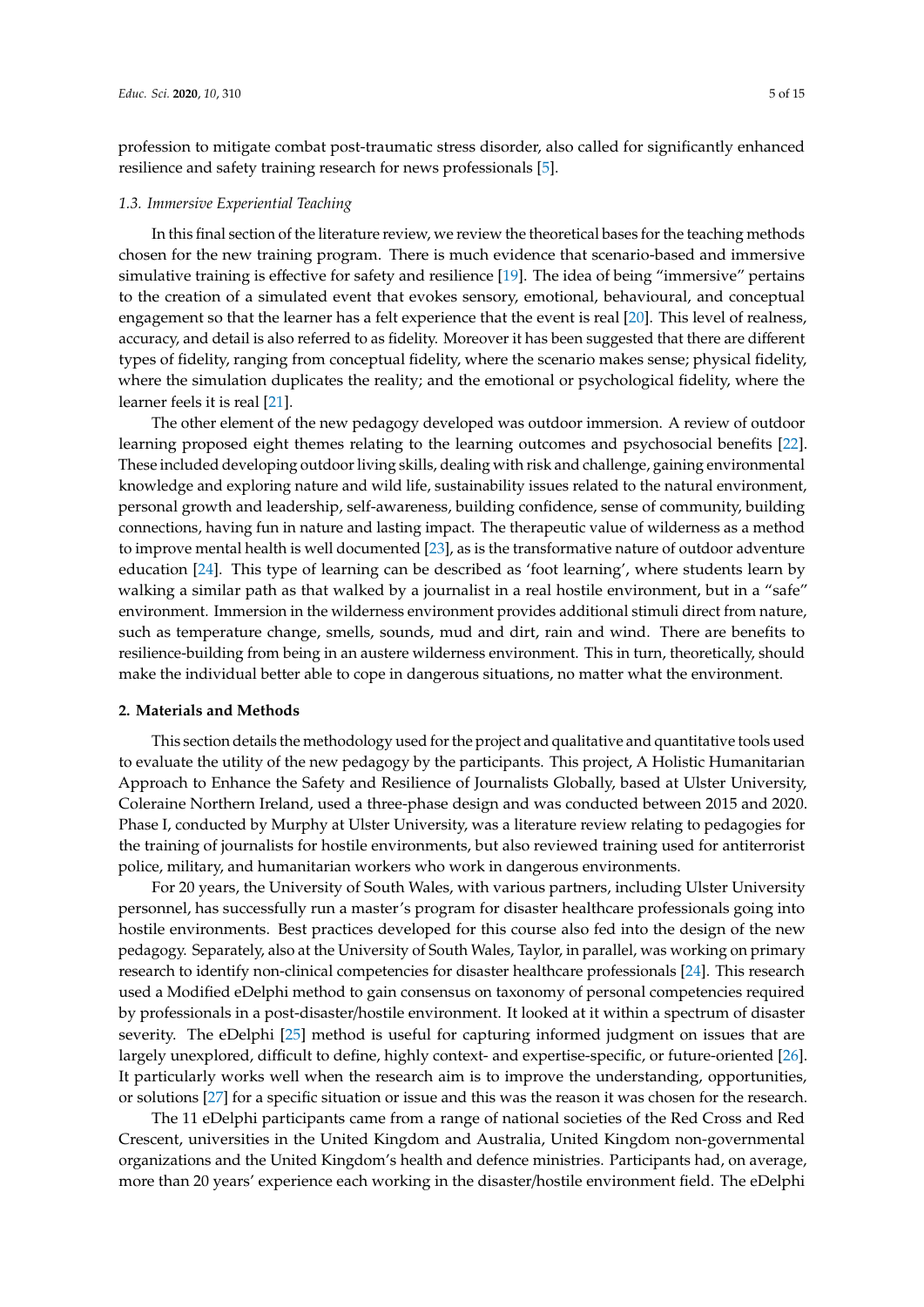and Modified eDelphi research requires the setting of a consensus level by the researcher. Once the consensus level has been reached, then the consensus of the group is taken. This can be positive, i.e., the agreement of the proposition, or negative, i.e., the rejection of the proposition. Taylor used a modified Delphi method to gain consensus on a hierarchy of personal competencies required in hostile situations. The Modified eDelphi method is a group consensus strategy that systematically uses literature review, opinion of stakeholders and the judgment of experts within a field to reach agreement using electronic methods to correspond. This allowed for consensus on taxonomy of personal competencies required by professionals in a disaster/hostile area. This produced 39 agreed personal competencies out of 42 competency titles extracted from the literature [\[28\]](#page-14-12). Each competency was given a description and grouped into one of seven main categories—Personal, Safety, Communications, Field Skills, Mobility Skills, Awareness Skills and General Skills (see Appendix [A](#page-11-0) for details). The key personal competencies identified were managing oneself in changing environments and personal resilience, including stress management, integrity and trust.

In terms of awareness skills, the key competencies were to develop and maintain working and professional relationships with colleagues and others. One of the most critical skills also identified was cultural awareness. This is using knowledge about gender, religious and cultural customs and practices in the host community or country to inform actions. A key new competency was to understand the humanitarian context, such as the meaning of humanity, neutrality, and use of these conventions in difficult conditions. Also, to ensure you work within legal and cultural guidelines, thereby building trust. In terms of safety, security awareness and risk assessment relating to hazards were the main ones identified. This involved being able to read and understand the situation, including reading body language of surrounding people and understanding of wider context. Other field skills identified were basic first aid, rough cooking skills, personal sanitation, water purification, sourcing safe food, using equipment such as satellite phones, identifying the minimum amount of equipment and clothing required for various climates.

Then, in Phase II at Ulster University, Murphy used semi-structured interviews as a research method to identify more newsroom-based competencies related to security, psychological, and digital safety issues of particular concern to reporters working constantly in dangerous environments. A separate cohort of ten reporters was consulted using this method. They were selected as they either worked constantly in dangerous situations or went frequently into dangerous situations. Digital and communications security, self-defence, sexual harassment, mental health and security while handling sources were the key newsroom-based competencies identified (see Appendix [B\)](#page-13-15).

The more journalistic desk-based security/personal resilience skills identified by Murphy's research included firstly digital skills prevention of malware, spyware, interception and protecting confidential digital files. How to deal with abuse and trolls online was also identified. Finally, dealing with physical and online sexual assault and racial attacks and harassment were identified as key competencies. These were tabulated into a further 10 competencies, bringing the total to 49 (see Appendix [B](#page-13-15) for details). The competencies required, as shown by these two panels, differed significantly from the curriculum being offered by the traditional hostile environment courses taken by journalists.

The final design phase, Phase III, required a multidisciplinary range of international experts to develop new pedagogies to teach these identified 49 competencies. The training methods used and learning outcomes developed for this new program were heavily influenced by the internationally experienced panel assembled for the project. The members were researchers Deeny (disaster healthcare) and Murphy (journalism), Taylor (disaster healthcare), and Kenneth Barr and Glen Poskitt (international security consultants). Each had over 20 years of field experience in some of the most high-risk places internationally, from Afghanistan to Northern Ireland to Mexico. They were drawn from the British Red Cross, disaster healthcare nursing, former Royal Ulster Constabulary/Police Service of Northern Ireland anti-terrorist officers, journalism and military training.

The program developed to teach the 49 identified competencies was an intensive six day resilience and safety course that was a multidisciplinary and multiagency event. The first cohort, in September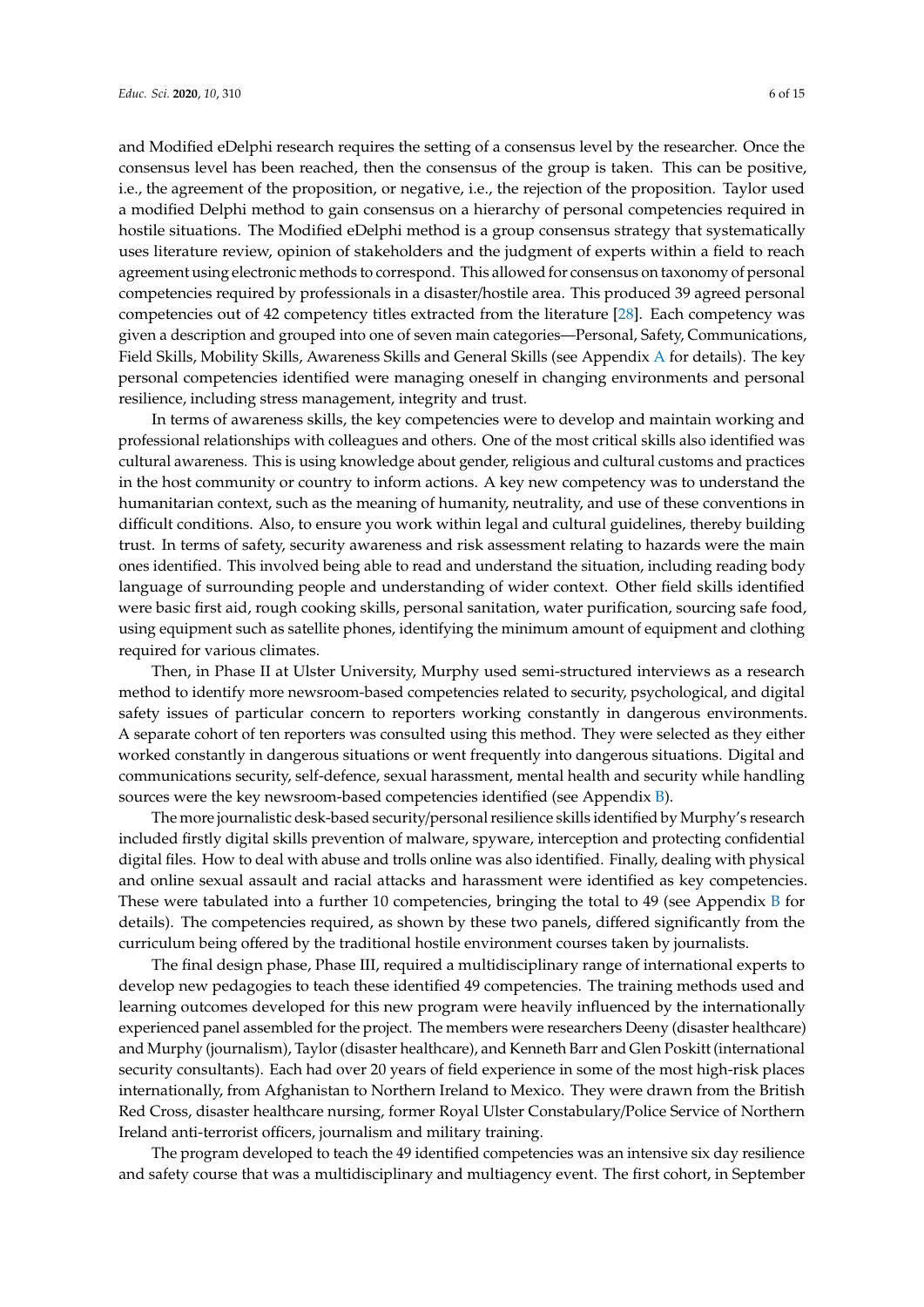2018, had young journalists from three countries, of mixed genders, and English was not the first language of them all. These international journalism masters' students at Ulster University setup a camp at an isolated forest at the edge of the Coleraine campus in Northern Ireland as a simulated refugee camp. From purposely limited equipment of tarpaulins and ropes, they were taught shelter building, bush craft, water purification, how to manage personal nutrition, light fires, cook outdoors and other critical survival skills. This exercise also rapidly developed teamwork in the cohort who had not met before and leadership skills, as well as building personal resilience.

Instruction and exercises were undertaken on managing personal health issues associated with energy levels, dealing with sleep deprivation, temperature control, reproductive health and infection control. A combination of "pre-briefs", "hot debriefs", and "reflective discussions" occurred each day. Throughout the simulation, the lecturers and or experts either took roles in the scenario (teacher in role) or observed. The "teacher in role" approach is similar to that advocated by Dorothy Heathcote [\[28\]](#page-14-12), but does not extend to the "Mantle of the Expert" approach she advocated. It does mean, however, that teachers can provide expert feedback from within the scenario.

In the health-related scenarios, such as mass casualty events, incidents from Northern Ireland informed the design, e.g., a punishment shooting by a dissident paramilitary group. Such local examples are valuable to include because it is possible to draw in expertise, such as the Police Service for Northern Ireland (PSNI) and the ambulance service. Some dramaturgical methods drawn from actor training that are used in nursing education [\[29\]](#page-14-13) were used to enhance the quality of casualty acting by nursing students who performed the roles in the mass casualty events.

Significant new learning techniques were developed on emergency mental health first aid and identifying and dealing with post-traumatic stress disorder, all aimed at enhancing personal resilience. A key part of this was the reflective discussion that occurred at the end of each day after everyone had had a meal around the camp fire. This event was chaired by one of the lecturers and involved the use of a "talking stick" that had an audio-recorder strapped to it. The objective of this approach was threefold. Firstly, to give students insight into organized community discussion (talking stick), an opportunity for everyone to express feelings about learning during the day and to create a record for future analysis. The second part of the 2018 cohort's program was an intensive security training course. It used police training methodology of intensive role play exercises. It developed much of the skills and knowledge identified in Appendix [B.](#page-13-15)

The new program's next cohort, in September 2019, benefitted from several adjustments to the pedagogy and an increase in the psychology and self-defence element based on feedback from the first cohort. The 2019 cohort was brought on a tour in Derry city to a contested part of the city near the area where a journalist had been assassinated by the Real IRA the previous April during a riot. The tour was guided by a man whose innocent father had been shoot dead in 'Bloody Sunday' by British soldiers. This was to improve learning, empathy, and cultural understanding. A river-based scenario was added too, based around covering illegal immigrants trying to land in Europe. To enhance first aid training, the CitizenAID system, which has an app and wallet-sized instruction card, was used to give an 'in course' qualification.

This 2019 cohort included journalists who were working constantly in dangerous environments. There were 10 other masters' students of both sexes, different nationalities, languages from a variety of backgrounds, and with differing professional experience. The working journalists were much more specific in what they wanted to learn and demanding of trainers. It was useful to test the pedagogy on different populations of journalists to feed into the results. The results were measured by both quantitative and qualitative methods. The unit of analysis was the new 'holistic humanitarian' pedagogy and the perception of the master's students and working journalists of its utility to them. In terms of quantitative results, the 2018 student cohort completed the Connor–Davidson Resilience Scale 25 [\[7\]](#page-13-5) before starting the program. The students were asked 25 questions about their resilience and scored them between one to four each. So, the maximum was 100 on the Connor–Davidson scale. The scale was developed specifically from Connor and Davidson's treatment of people with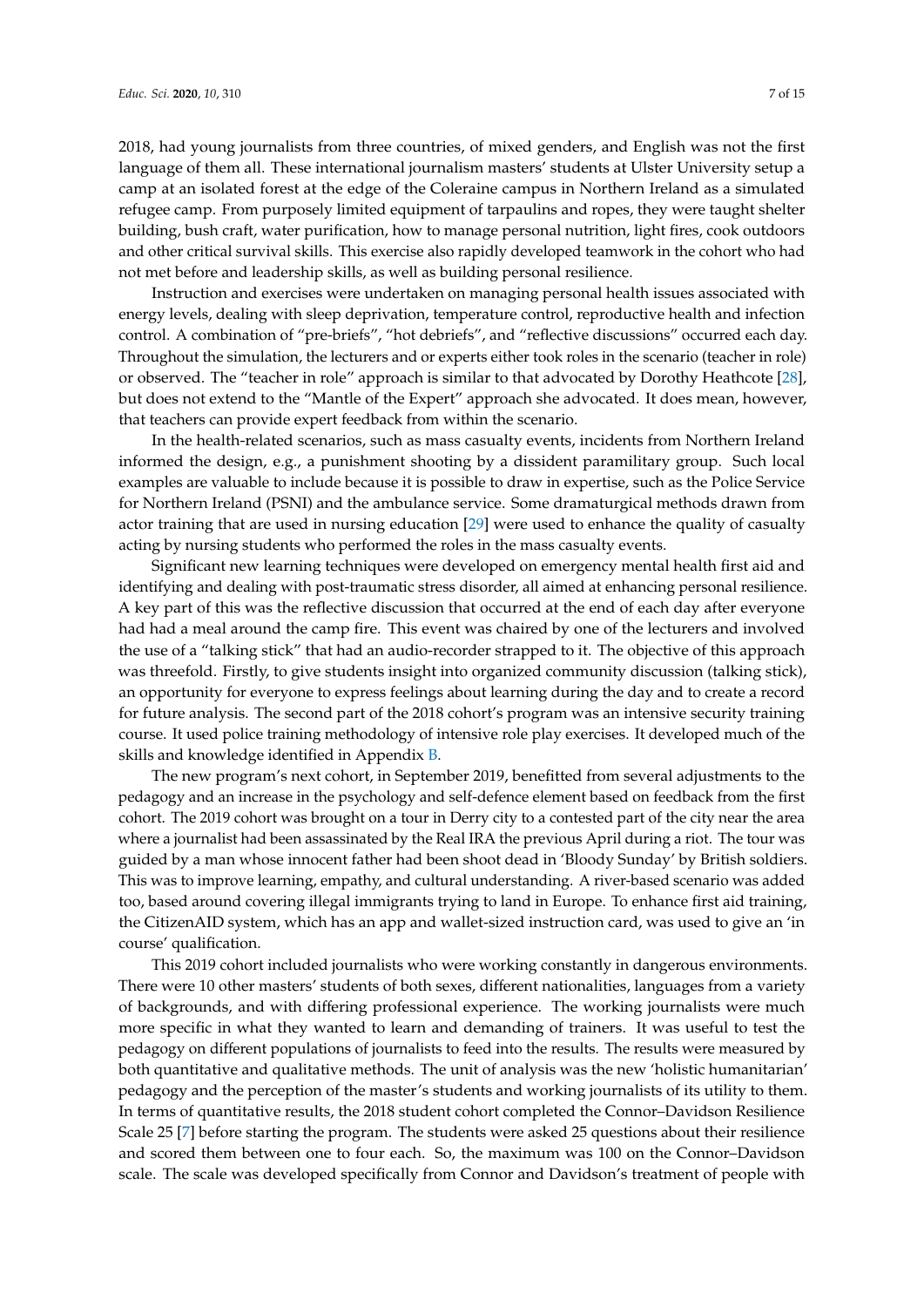post-traumatic stress disorder (PTSD), so had a clear relevance to this study. This study involved the participants evaluating the effectiveness of the new pedagogy rather than rating their own performance. The less experienced group members initially scored around 61 on the scale, with the more experienced ones around 83 [\[8\]](#page-13-6). To put this in perspective, the American population average was 80.4, with a standard deviation of 12.8. It was significantly above the Hong Kong general population level of 60 (13.9 standard deviation) [\[8\]](#page-13-6). The 2018 cohort re-marked themselves against the Connor–Davidson scale six weeks after completion of the course. They all reported that their scores had risen significantly. The greatest rise was in the students who had started with the lower scores—now up around 83. Those more experienced rose from the 80s to the 90s on the CD-RISC25 scale. This coupled with the three other pieces of measurable feedback, which indicated that the program did have a significant impact on building the resilience levels of participants.

There was a second quantitative method used to gather results from the 2018 cohort. This was a questionnaire on their skill and knowledge level relating to safety. This was completed before the program started and again after the final day. The results showed that the program has achieved its main learning objective in terms of specialist safety skills and knowledge acquisition, with up to 83% improvement on their knowledge in this area. A male student in the 2018 cohort said: "Going back to the self-assessment forms following the training, I was able to see a marked improvement in all areas. As well as highlighting the paramount importance of detailed knowledge and preparedness, I now feel confident, and excited, to begin a career working in harsh and hostile environments." Another female student reflected: "Risk, will always be there, but now I have the tools to cope with it and prepare for it."

Instead of being paralyzed with fear about doing something, the student reflected that the course had taught her to equip herself with the tools to mitigate the risk. In terms of qualitative feedback, the first method used was the recording each evening around the campfire of a group discussion. They found it comforting that they were all experiencing some form of stress and anxiety and this generally rose and eased at the same time based around the simulation exercises. They had learnt ways to deal with it. The penultimate qualitative feedback for their first cohort was a reflective blog, with prompts that they completed six weeks after completing the training. This was to assess how much the training had impacted on their daily lives. In overall terms, the 2018 cohort reported that their resilience and safety awareness had hugely improved. The final qualitative evaluation of the 2018 cohort was that 20% of their journalistic assignment marks for the remainder of the semester were allocated for how they implemented safety protocols. This was a novel departure for journalism assessment, but was highly effective in reinforcing the safety and resilience competencies.

The real test of the growing resilience for the 2018 group was when storm Ali knocked down part of their forest shelter at 5am in the morning. While initially the reaction of them all was to abandon the forest for the back-up accommodation on campus, they collectively decided to rebuild it. On student said: "My first idea when the shelter fell apart was to give up and head to our alternative accommodation, but when we started fixing it I was very glad we didn't. After the experience, I do feel more confident that my physical resilience has increased." Another male said this was the real moment where they felt their enhanced resilience from the previous few days' training was demonstrated. The view was echoed by others in the group.

One female participant said: "Having a role in a team and trusting your colleagues in a hostile situation are essential, and we got that right pretty quickly." The other element that they took away was the importance of situational awareness and dynamic risk assessment. A student said: "It is a necessity while on the field to absorb your surroundings in a way which allows you to operate safely. I found myself in the days after the week-long program applying situational awareness in crowds. While I feel more situational aware than when I began, this still requires continuous maintenance and revisiting but it is a priceless process."

In terms of learning to deal with aggressive behaviour by security forces, they found the exercises in this area very useful. A male participant said: "The key lessons from this exercise were to remain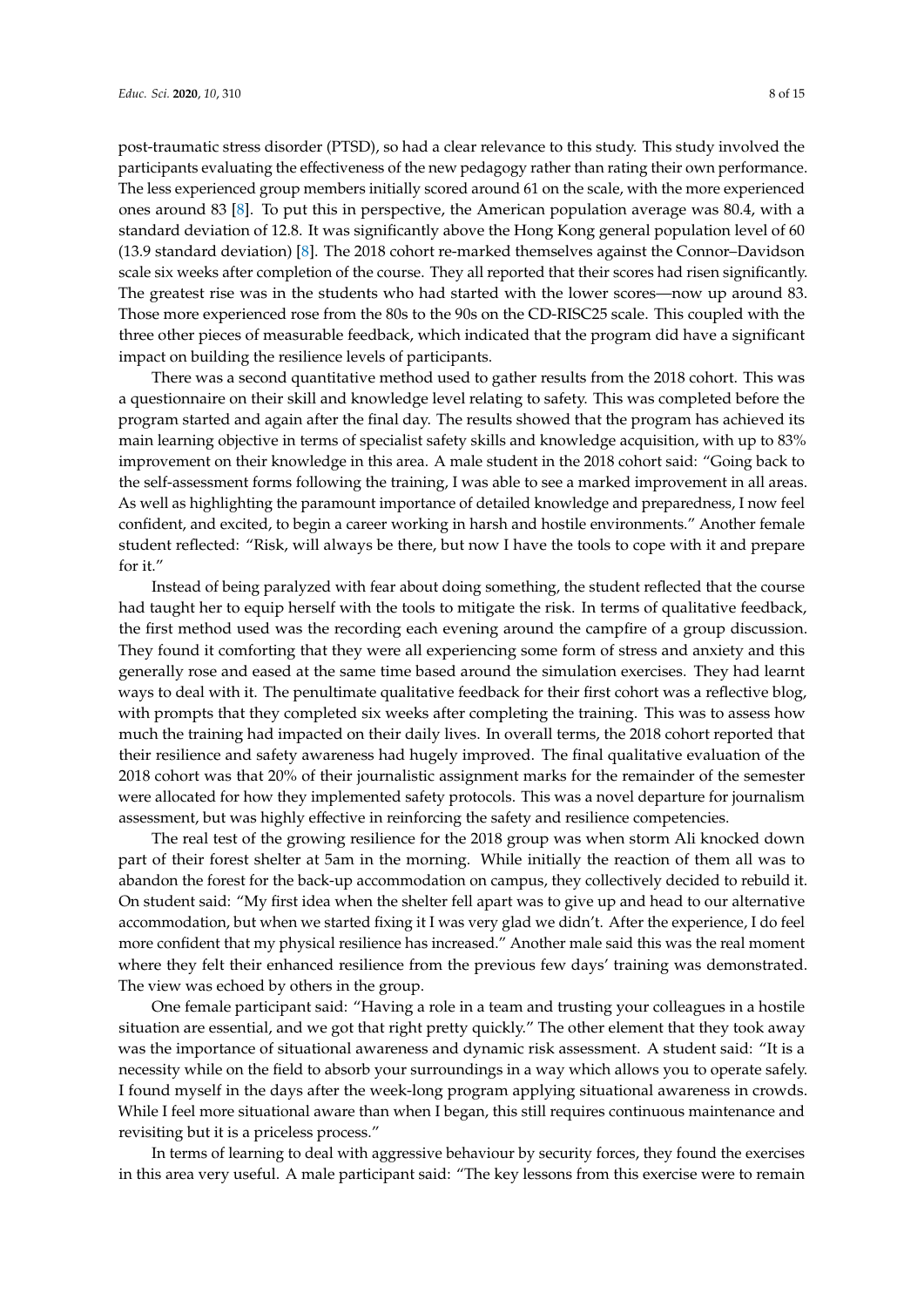compliant and to appear as not posing a threat." The importance of cultural awareness was drilled into the students and illustrated by real life examples from instructors who had served in critical roles in hostile environments: "You're expected to drink at least three cups of tea. The strict drinking of tea relates specifically to the correct etiquette you'd want to adhere to when attending a meeting of Afghan village elders". But the students understood the message and one reflected: "Perhaps not the most life-saving kernel of advice. But the example highlights the real importance and level of detail that's needed when preparing to report abroad from different cultures and societies."

Another key element of the program was developing ways to protect your mental health and that of those around you. The students found the most effective message came from someone with credibility. The strategy advised by the battlefield nurse suffering from post-traumatic stress disorder was to have a friend or family member who you could confide in act as an anchor, which was great advice. A student remarked: "How those around him, including his partner, noticed the tell-tale signs before he did. And, in order to move forward, how he had to go back to the times he was in Syria, Iraq or South Sudan. His candidness was jarring. It was one of the most enlightening parts of the course. How to deal mentally with things in the field, and later, once it is over, how you must process it. This helped me understand the psychological realities of warfare firsthand." There was a similar reaction by all the other students in the first cohort. Another female student said it made her realize that she did not have such an anchor, but she must develop one.

In terms of the other lessons taken away in mental health, several students reflected that speaking with the team and colleagues honestly about things had assisted their mental resilience. It showed how appropriate training and knowledge could really lessen trauma in high stress situations. A male participant said: "I was very impressed with the week's activities. I feel more resilient after the week but also feel a need to keep revisiting my own mental resilience. The knowledge gained is invaluable. I am without doubt much better equipped to enter into a hostile environment than when I began the week."

In terms of source protection and personal security, they all learnt valuable lessons though several live exercises, including one where they were "stabbed" by a source as they did not take enough precautions. A student reflected how this left a significant impression on her: "If you're meeting a source, you should plan your route, how are you going to communicate with them, and assess the person's behaviour and intentions. Plan, plan and then plan again."

To practice their basic their first aid training, communication, and teamwork skills, the students in both cohorts had to come onto the scene of a mass casualty with bloodied actors. They had to act as first responders before doing a 'handover' to real paramedics and police. They all reported to being hugely apprehensive before the event. However, they had learnt from the course that instead of worrying they should plan and develop their information. One female student said that in the hours before the exercise, instead of worrying she employed a new strategy: "I asked all the questions I had in my head. I felt that gaining as much knowledge as I could in those hours instead of simply worry about it worked miracles. But, once we the exercise commenced I felt an adrenaline rush and I got into it without thinking twice."

For the 2019 cohort, a different evaluation method was used to add depth and texture to the evaluation of the effectiveness of the new pedagogy. Qualitative recorded video interviews were conducted independent of the teaching team in a professional TV studio near the forest when the course was completed. The interviews were conducted using a semi-structured list of open ended questions, largely adapted from the Connor–Davidson Resilience Scale 25 [\[9\]](#page-13-7). The interviewees were asked to rank both their safety (a) and resilience (b) skills before and after the program and provide an overall evaluation of the effectiveness of the pedagogy (c). These interviews were then analysed and findings categorised. The participants  $(n = 12)$  broke down into three broad categories. The first 58% (n = 7) indicated significant learning in (a), (b), and (c), with extremely high satisfaction that their confidence level to meet future challenges was hugely enhanced.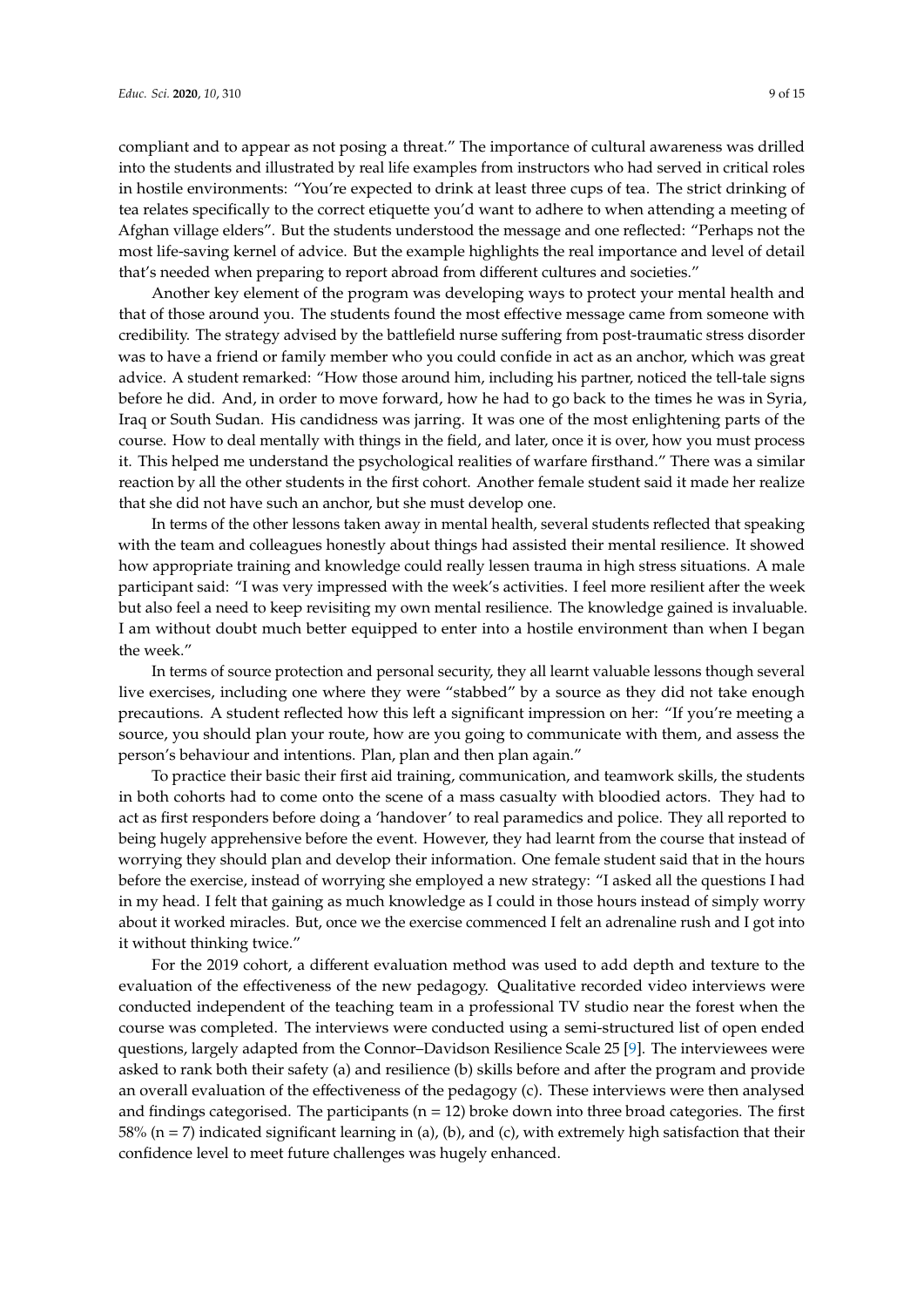#### <span id="page-9-0"></span>**3. Results**

There was no gender bias in the results, but there was one towards participants from Africa, Scandinavia, and Canada, who tended to have more outdoor adventure experience, including some in hostile environments. The mid-satisfied category,  $25%$  ( $n = 3$ ), had found the program initially way beyond their comfort zone, but in (a), (b), and (c) evaluated it as great learning and significantly confidence building. They felt they also knew what further skills they needed to acquire before working in a hostile environment and were beginning to plan to acquire them. The third category  $17\%$  (n = 2) had found the experience totally outside their comfort zone, but nonetheless rated their learning in (a), (b), and (c) as very good. Due to tiredness and other factors, they had not partaken in all the exercises. They had little outdoor experience as they were suburban UK and Chinese city-based and the course had led them to question their suitability for working in dangerous environments. They all commented on the camaraderie they had built and informal learning and mental health support from each other, which helped them through the program.

Significantly, several of the participants in the 2019 cohort had had 'military battlefield' style training previously. They all said that this new program was more effective for them as it better addressed their real safety issues. While the sample size was small, so it is not possible to generalize to the entire population, the indication would be that the new pedagogy is gender, language, and nationality neutral. The most important indicator of effective learning was that it led the journalism trainees to successfully undertake assignments in Syrian refugee camps, under fire in Gaza, and covering illegal immigrants in the Mediterranean. Several of the journalistic outputs that resulted were shortlisted for UK national student journalism awards. The experimental conclusions that can be drawn are that the pedagogy developed to build resilience and safety skills to prepare journalists for hostile environments is effective in its principle aims.

#### <span id="page-9-1"></span>**4. Discussion**

In terms of interpreting the results, it was clearly demonstrated that a holistic humanitarian approach to resilience training was highly effective. It ensured transmission of skills and knowledge to keep the trainees safe and give them a strong basis to build their resilience and their journalistic ambitions. With further refinement and testing on a larger cohort, it provides a strong basis for developing a new curriculum that can be rolled out and delivered both to industry and in journalism trainee programs cost effectively.

In terms of its applicability internationally, the new pedagogy was effective for both genders, participants from over nine countries, and four different first languages, as well as for both highly experienced and novice journalists. The equipment capital costs were less than \$1,000. The curriculum, teaching plans and teaching materials developed in the two cohorts can be made available to other training providers.

The limitations of the project were the numbers who participated in the two cohorts, which meant ethically we could not collate individual data on the DC\_RISC25 resilience scale. However, the information, in general terms, was collected. The research team is in contact with the two cohorts, but it would have been beneficial to assess their skills and knowledge retention one, two, and three years on from the initial course. This would allow the research team assess its relevance to their work and further refine the new pedagogy.

While journalism education worldwide is in a state of catch-up with a news industry that is also in such a transient phase, safety can be pushed down the agenda. However, as we have seen from the alarming statistics from UNESCO, Reporter's San Frontier, and the Committee to Protect Journalists, in an increasing number of countries journalists' lives are in mortal danger due to what they publish. Journalism education worldwide has a shared occupational hazard that can be partly reduced by effective training. Other factors, usually outside the media's control, are also critical to improve safety. This study suggests a proven curriculum for a program that can be customized to local risks and be delivered cost-effectively by indigenous trainers. Given the increasing squeeze on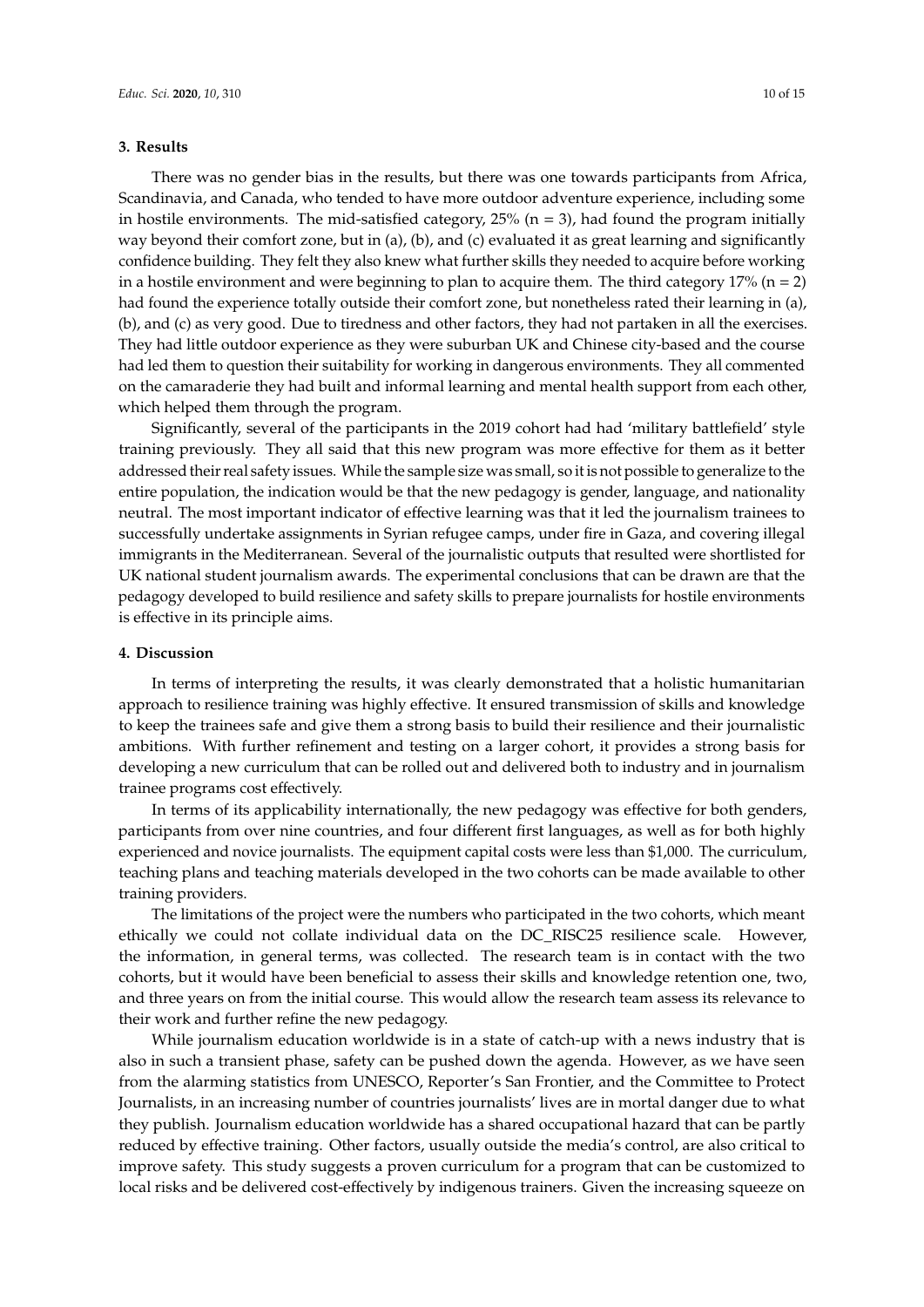resources in news operations internationally, it is likely that more of this safety and resilience training will fall on universities and colleges in the future. So, the findings of this innovative project should be of interest to journalism educators. The new pedagogy also proves the utility of adapting proven teaching techniques from other professions who also operate in dangerous environments but who generally suffer fewer casualties than those working in a journalism context. In many cases, their fewer casualties maybe due to more relevant and effective training they receive.

#### **5. Conclusions**

To conclude, a more standardized safety culture in newsrooms globally and for freelancers benefits everyone, particularly those working on dangerous beats or in countries with constant danger. It also benefits people caught-up in trauma, as there is evidence that misjudged journalism can augment their suffering, while good empathetic journalism can help with the healing process. One of the best ways to respond to the inherent and growing risk in newsgathering is to follow the lead of other professions, like the medical field, police and military. That is, to properly train the news gathering team about the potential impact of trauma and how to operate safely. But while training individual journalists effectively is part of the solution, there is evidence from Southwick [\[30\]](#page-14-14) and others that effective safety leadership in news organizations is critical too. Southwick said that despite the mental health dangers: "There are very few newsrooms that conduct tabletop, decision-making exercises for reporters facing dangerous assignments or journalism schools that teach resilience training" [\[7\]](#page-13-5). This training, he said, has been shown to significantly reduce post-traumatic stress disorder in organizations.

In terms of future research, given the importance of newsroom leadership to safety and resilience, it would be useful to have more knowledge of best practice in this area. Most news organizations globally are struggling with the global economic downturn, an accelerating changing business model and audience change. But a new culture of wellbeing and safety training may be one of the few benefits the COVID-19 pandemic brings to news organizations internationally. Finally, unless authorities combat the impunity for those who attack journalists, the next decade could be even more dangerous for the news professionals no matter what improvements are made to training.

**Author Contributions:** Writing—original draft preparation, methodology, resources, investigation, N.T. and P.D. Validation, data curation, and formal analysis, N.T. Project administration, writing—review and editing, methodology, funding acquisition, C.M. All authors have read and agreed to the published version of the manuscript.

**Funding:** This research received no external funding.

**Acknowledgments:** Kenneth Barr and Glen Poskitt for devising, delivering and evaluating the security part of the 2018 cohort; British Red Cross; Milne Rowntree, Maggie Swarbrick, Liz Doherty, Catrin Rhys, Alan Hook, Robert Porter and Estates team, Ulster University; Police Service of Northern Ireland; Community Rescue, Northern Ireland; St John's Ambulance; University of South Wales MSc Disaster Healthcare and MSc Hazard Management teaching and student teams; Ulster University, Northern Ireland, MA International Journalism students in 2018 and 2019; Paul Doherty, Bogside, Derry City; Coastal Core ambulance service, Limavady; Ulster University nursing students; The Sunday Times, London; The Irish Times, Dublin and the National Council for the Training of Journalists, United Kingdom.

**Conflicts of Interest:** The authors declare no conflict of interest.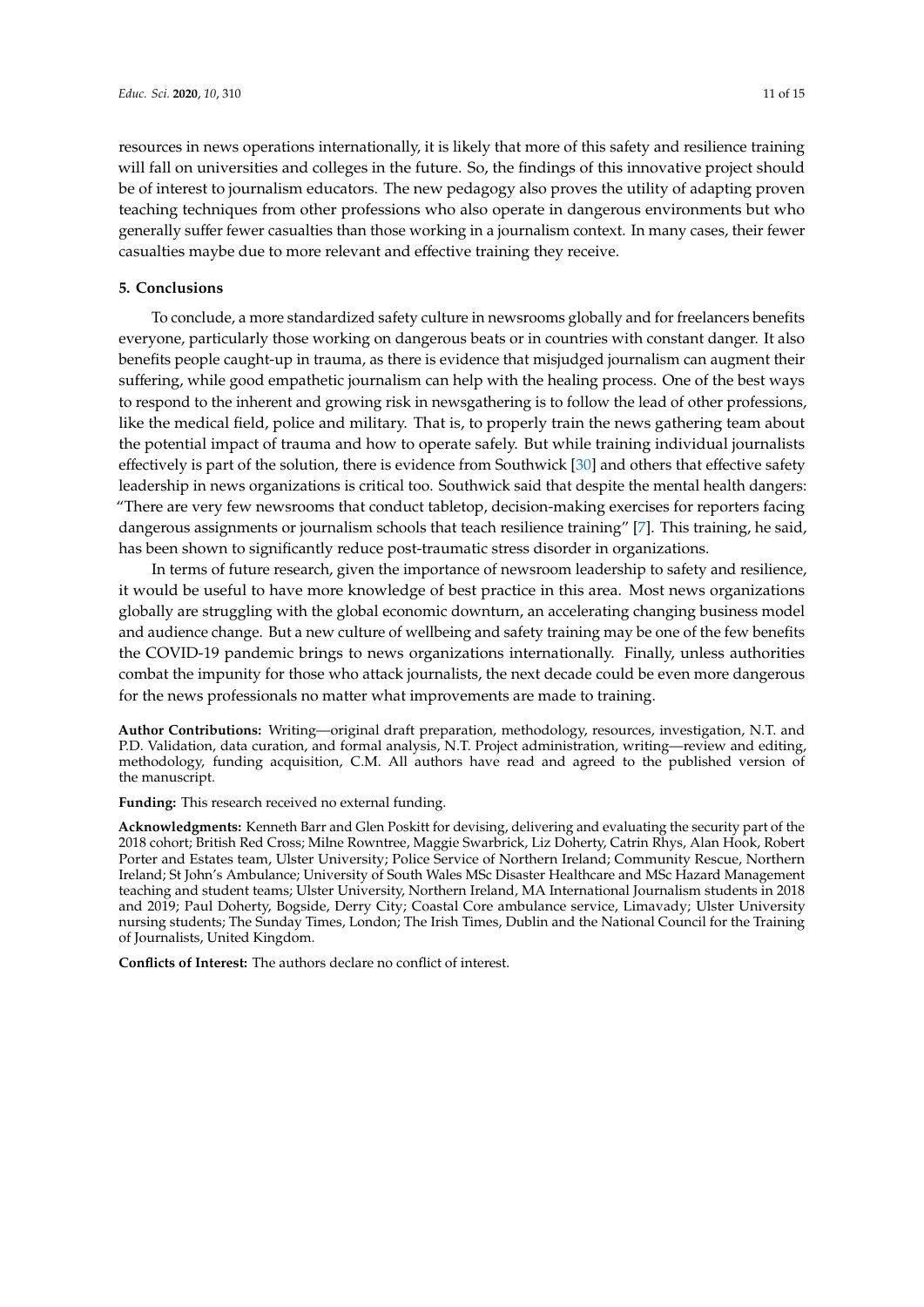# **Appendix A**

<span id="page-11-0"></span>

| <b>Competency Group</b>         | Competency<br>Title                                 | <b>Competency Description</b><br>Undertake different roles and responsibilities                                                                                                                  |  |  |
|---------------------------------|-----------------------------------------------------|--------------------------------------------------------------------------------------------------------------------------------------------------------------------------------------------------|--|--|
| Personal                        | 1. Adaptability                                     |                                                                                                                                                                                                  |  |  |
|                                 | 2. Managing self in changing environments           | Be effective in working environments that change rapidly, including changeable climates                                                                                                          |  |  |
|                                 | 3. Personal resilience including stress management  | Cope with difficult and stressful situations or experiences                                                                                                                                      |  |  |
|                                 | 4. Leadership                                       | Take charge when required, set a good example of how to do things, support colleagues to achieve<br>mission goals                                                                                |  |  |
|                                 | 5. Integrity and trust                              | To work within legal and cultural guidelines, thereby building trust with client groups and colleagues                                                                                           |  |  |
|                                 | 6. Decision-making                                  | Assess a situation, determine a course of action, and follow through and carry out a course of action                                                                                            |  |  |
| 7. Security awareness<br>Safety |                                                     | Assess a situation and identify potential threats or risks to personal safety and the safety of others                                                                                           |  |  |
|                                 | 8. Risk assessment                                  | Identify hazards, evaluate risks, and identify mitigation or control measures to reduce the impact of<br>relevant risks                                                                          |  |  |
|                                 | 9. Mine awareness                                   | Understand the appropriate action to take when faced with mines, minefields, unexploded ordnance,<br>and improvised explosive devices when deployed to a conflict or post-conflict disaster area |  |  |
|                                 | 10. Reacting to bomb and other threats              | Take appropriate action in relation to bomb threat and other security threats that may endanger life                                                                                             |  |  |
|                                 | 11. Managing environmental threats                  | Take appropriate action when faced with different climates, topography, and associated flora and fauna                                                                                           |  |  |
|                                 | 12. Basic first aid                                 | Administer basic first aid using proprietary and improvised first aid supplies                                                                                                                   |  |  |
|                                 | 13. Safe working                                    | Work in a way that does not endanger self or others in the same area                                                                                                                             |  |  |
| Communications                  | 14. Use of interpreters                             | Communicate with others using a 3rd person when you do not speak the same language                                                                                                               |  |  |
|                                 | 15. Use of radios                                   | Communicate using different types of radios and antennae, use radio protocols and voice<br>procedures correctly                                                                                  |  |  |
|                                 | 16. Use of computers                                | Communicate using common software packages including word processing, spreadsheets, and email                                                                                                    |  |  |
|                                 | 17. Use of satellite phones                         | Communicate using satellite phones                                                                                                                                                               |  |  |
| <b>Field Skills</b>             | 18. Personal water purification                     | Purify drinking water at an individual level                                                                                                                                                     |  |  |
|                                 | 19. Personal sanitation                             | Construct working simple toilets and washing facilities                                                                                                                                          |  |  |
|                                 | 20. Sourcing of Safe Food                           | Select and source safe food from the supplies available                                                                                                                                          |  |  |
|                                 | 21. Rough camping skills Including shelter building | Select and set up tents in rough camping site; build improvised shelters if tents not available                                                                                                  |  |  |

## **Table A1.** Taylor Disaster Healthcare Worker Personal Non-Clinical Competency Framework.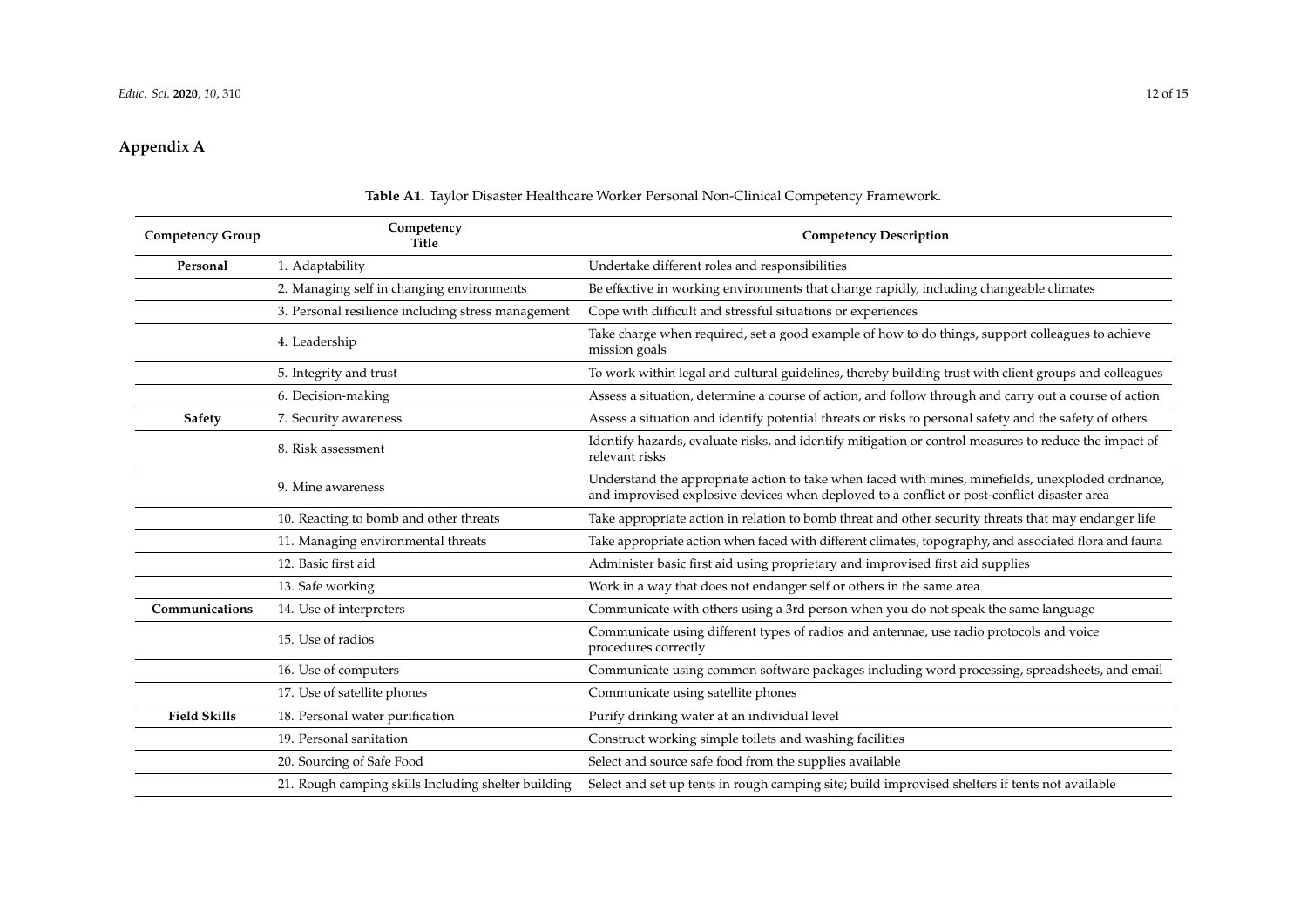| Table A1. Cont. |  |  |
|-----------------|--|--|
|-----------------|--|--|

| <b>Competency Group</b> | Competency<br><b>Title</b>                        | <b>Competency Description</b>                                                                                                                                                                             |  |  |
|-------------------------|---------------------------------------------------|-----------------------------------------------------------------------------------------------------------------------------------------------------------------------------------------------------------|--|--|
|                         | 22. Fire lighting including firewood selection    | Select and use suitable materials to start and maintain a fire for heating and cooking                                                                                                                    |  |  |
|                         | 23. Rough cooking skills                          | Cook safely and effectively on open fires and use improvised cooking equipment where appropriate                                                                                                          |  |  |
|                         | 24. Driving skills                                | Drive various types of vehicles, including towing trailers on and off road; carry out basic vehicle<br>maintenance (changing a wheel, oil, fuel and brake checks), fitting snow chains, and self-recovery |  |  |
|                         | 25. Movement through dangerous terrain            | Move through dangerous locations either on foot or in a vehicle safely                                                                                                                                    |  |  |
|                         | 26. Navigation                                    | Navigate using map and compass, handheld global positioning systems                                                                                                                                       |  |  |
|                         | 27. Ground and route estimation                   | Assess the ground and terrain using maps, photos, and own visual assessments to identify<br>safe routes                                                                                                   |  |  |
| <b>Awareness Skills</b> | 28. Interpersonal skills                          | Develop and maintain working and professional relationships with colleagues and others                                                                                                                    |  |  |
|                         | 29. Cultural awareness                            | Use knowledge about gender, religious, and cultural customs and practices in the host<br>community/country to inform actions                                                                              |  |  |
|                         | 30. Situational awareness                         | Read and understand the current situation of the disaster—includes reading body language of<br>surrounding people and understanding of wider context of the disaster response                             |  |  |
|                         | 31. Understanding the humanitarian context        | Awareness of the meaning of humanity, neutrality, and impartiality and the implications of these<br>conventions when working in a disaster context                                                        |  |  |
| <b>General Skills</b>   | 32. Problem solving                               | Consider a problem situation or issue and generate possible solutions                                                                                                                                     |  |  |
|                         | 33. Ability to cope with responsibility           | Undertake a task or position of responsibility and see it through to completion                                                                                                                           |  |  |
|                         | 34. Time management                               | Manage and prioritize tasks within a set time frame.                                                                                                                                                      |  |  |
|                         | 35. Planning skills                               | Identify and prioritize the objectives, funding, equipment, skills, and personnel, required to<br>complete a large task; make the necessary arrangements to complete the task                             |  |  |
|                         | 36. Strategic thinking                            | Identify what is to be achieved overall and when constituent parts must be in place to achieve<br>the goal                                                                                                |  |  |
|                         | 37. Management skills                             | Co-ordinate a team and manage their outputs with reference to project goals                                                                                                                               |  |  |
|                         | 38. Ability to select suitable personal equipment | Select the right equipment and clothing for a specific disaster response, identify minimum amount of<br>equipment and clothing needed, and identify appropriate multifunctional equipment                 |  |  |
|                         | 39. Negotiation skills                            | Negotiate with 3rd parties to achieve a required end-state e.g., with suppliers, government officials<br>(immigration, customs), tribal leaders/village elders, etc.                                      |  |  |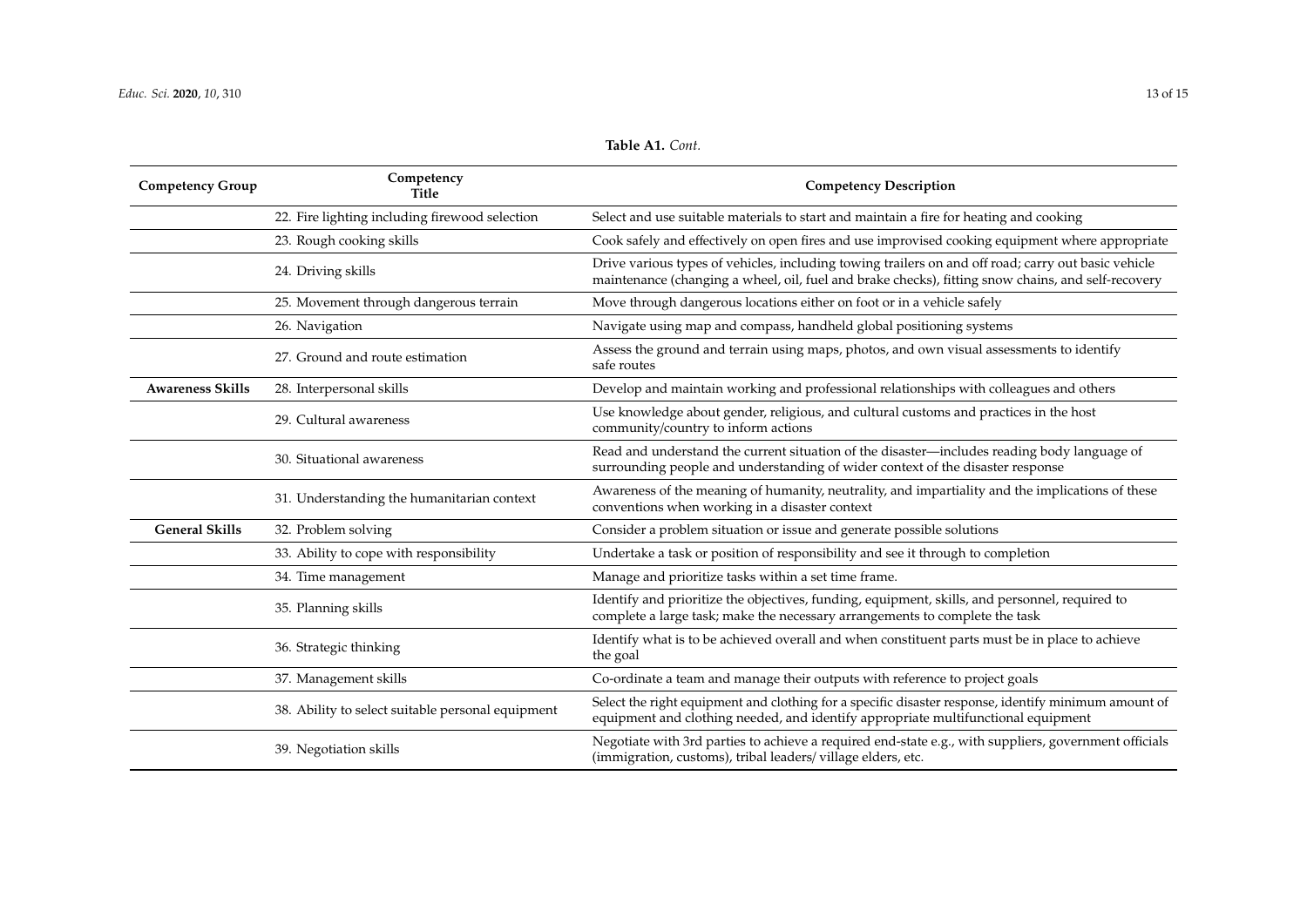#### <span id="page-13-15"></span>**Appendix B**

| <b>Competency Group</b> | Competency<br>Title                | <b>Competency Description</b>                                          |  |  |
|-------------------------|------------------------------------|------------------------------------------------------------------------|--|--|
|                         | 40. Malware attacks                | Prevention of malware attacks                                          |  |  |
|                         | 41. Online harassment              | Strategies to cope with abuse and trolls online via social media       |  |  |
|                         | 42. Distressing content            | Cope with difficult and stressful digital content                      |  |  |
| 43. Cyber-security      |                                    | Knowledge to avoid viruses, malware, and interception                  |  |  |
|                         | 44. Digital confidentiality        | Protection of confidential digital material from hackers and the state |  |  |
|                         | 45. Theft prevention               | Prevention of theft of physical equipment                              |  |  |
|                         | 46. Physical/online sexual assault | Avoidance of unwarranted attention and attack of a sexual nature       |  |  |
|                         | 47. Self-defence                   | Self-defence skills to avoid physical attack                           |  |  |
|                         | 48. Official harassment            | Effective strategies for dealing with threats from state actors        |  |  |
|                         | 49. Racial attacks                 | Coping strategies for racial attacks-physical or online                |  |  |

|  |  |  |  |  | Table A2. Competencies from interviews with journalists in constant hostile environments. |
|--|--|--|--|--|-------------------------------------------------------------------------------------------|
|--|--|--|--|--|-------------------------------------------------------------------------------------------|

#### **References**

- <span id="page-13-0"></span>1. Committee to Protect Journalists. 1382 Journalists Killed. Committee to Protect Journalists, New York. Available online: https://cpj.org/data/killed/?status=[Killed&motiveConfirmed%5B%5D](https://cpj.org/data/killed/?status=Killed&motiveConfirmed%5B%5D=Confirmed&type%5B%5D=Journalist&start_year=1992&end_year=2020&group_by=year)=Confirmed&type% 5B%5D=[Journalist&start\\_year](https://cpj.org/data/killed/?status=Killed&motiveConfirmed%5B%5D=Confirmed&type%5B%5D=Journalist&start_year=1992&end_year=2020&group_by=year)=1992&end\_year=2020&group\_by=year (accessed on 9 September 2020).
- <span id="page-13-1"></span>2. Reporters Sans Frontier. *RSF Unveils 20*/*2020 List of Press Freedom's Digital Predators*; Reporters San Frontiers: Paris, France, 2020.
- <span id="page-13-2"></span>3. Reporters Sans Frontiers, Paris. *2020 World Press Freedom Index: "Entering a Decisive Decade for Journalism, Exacerbated by Coronavirus"*; Reporters Sans Frontiers: Paris, France, 2020.
- <span id="page-13-3"></span>4. UNESCO. Punish the crime not the truth. In *Highlights from the Director-General's Report on the Safety of Journalists and the Danger of Impunity*; UNESCO: Geneva, Switzerland, 2018.
- <span id="page-13-14"></span>5. Slaughter, A.; Brummel, B.; Drevo, S.; Newman, E. *Journalists and Safety Training: Experiences and Opinions*; Dart Center for Journalism & Trauma: New York, NY, USA, 2017.
- <span id="page-13-4"></span>6. Melki, J.P. Trauma Journalism Education: Teaching Merits, Curricular Challenges, and Instructional Approaches. *J. Educ.* **2013**, *2*, 62–77.
- <span id="page-13-5"></span>7. Davidson, J.R.T. *Connor-Davidson Resilience Scale (CD-RISC) Manual*; unpublished; 19 August 2018.
- <span id="page-13-6"></span>8. Sambrook, R. Journalists at Risk Undermine Us All. Cardiff University JOMEC Blog 2 September 2016. Available online: https://cpj.org/data/killed/?status=[Killed&motiveConfirmed%5B%5D](https://cpj.org/data/killed/?status=Killed&motiveConfirmed%5B%5D=Confirmed&type%5B%5D=Journalist&start_year=1992&end_year=2020&group_by=year)=Confirmed&type% 5B%5D=[Journalist&start\\_year](https://cpj.org/data/killed/?status=Killed&motiveConfirmed%5B%5D=Confirmed&type%5B%5D=Journalist&start_year=1992&end_year=2020&group_by=year)=1992&end\_year=2020&group\_by=year (accessed on 9 September 2020).
- <span id="page-13-7"></span>9. Reporters Sans Frontier. *Worldwide Round-up of Journalists Killed, Detained, Held Hostage, or Missing in 2019*; Reporters Sans Frontiers: Paris, France, 2019.
- <span id="page-13-8"></span>10. Valencia-Forrester, F. Models of Work-Integrated Learning in Journalism Education. *J. Stud.* **2020**, *21*, 697–712. [\[CrossRef\]](http://dx.doi.org/10.1080/1461670X.2020.1719875)
- <span id="page-13-12"></span>11. Mensing, D. The curious case of US journalism education: Shrinking newsrooms, expanding classrooms. In *Global Journalism Education in the 21st Century: Challenges and Innovations; Global Journalism Education in the 21st Century: Challenges and Innovations*; Knight Center for Journalism in the Americas, University of Texas at Austin: Austin, TX, USA, 2017; pp. 219–245.
- <span id="page-13-9"></span>12. Murphy, C. Changing by the Click: The Professional Development of UK Journalists. *Educ. Sci.* **2019**, *9*, 249. [\[CrossRef\]](http://dx.doi.org/10.3390/educsci9040249)
- <span id="page-13-10"></span>13. Robyn, S. Goodman. Epilogue/global journalism education moving forward: Its state of mind, pursuit of truth, and support of civic life. In *Global Journalism Education in the 21st Century: Challenges and Innovations*; Knight Center for Journalism in the Americas, University of Texas: Austin, TX, USA, 2017; pp. 449–456.
- <span id="page-13-11"></span>14. Cervi, L.; Simelio, N.; Calvo, S. Analysis of Journalism and Communication Studies in Europe's Top Ranked Universities: Competencies, Aims and Courses. *J. Pract.* **2020**. [\[CrossRef\]](http://dx.doi.org/10.1080/17512786.2020.1762505)
- <span id="page-13-13"></span>15. Becker, L.; Vlad, T.; Simpson, H.A. 2013 Annual Survey of Journalism & Mass Communication Graduates. *J. Mass Commun. Educ.* **2014**, *69*, 349–365.